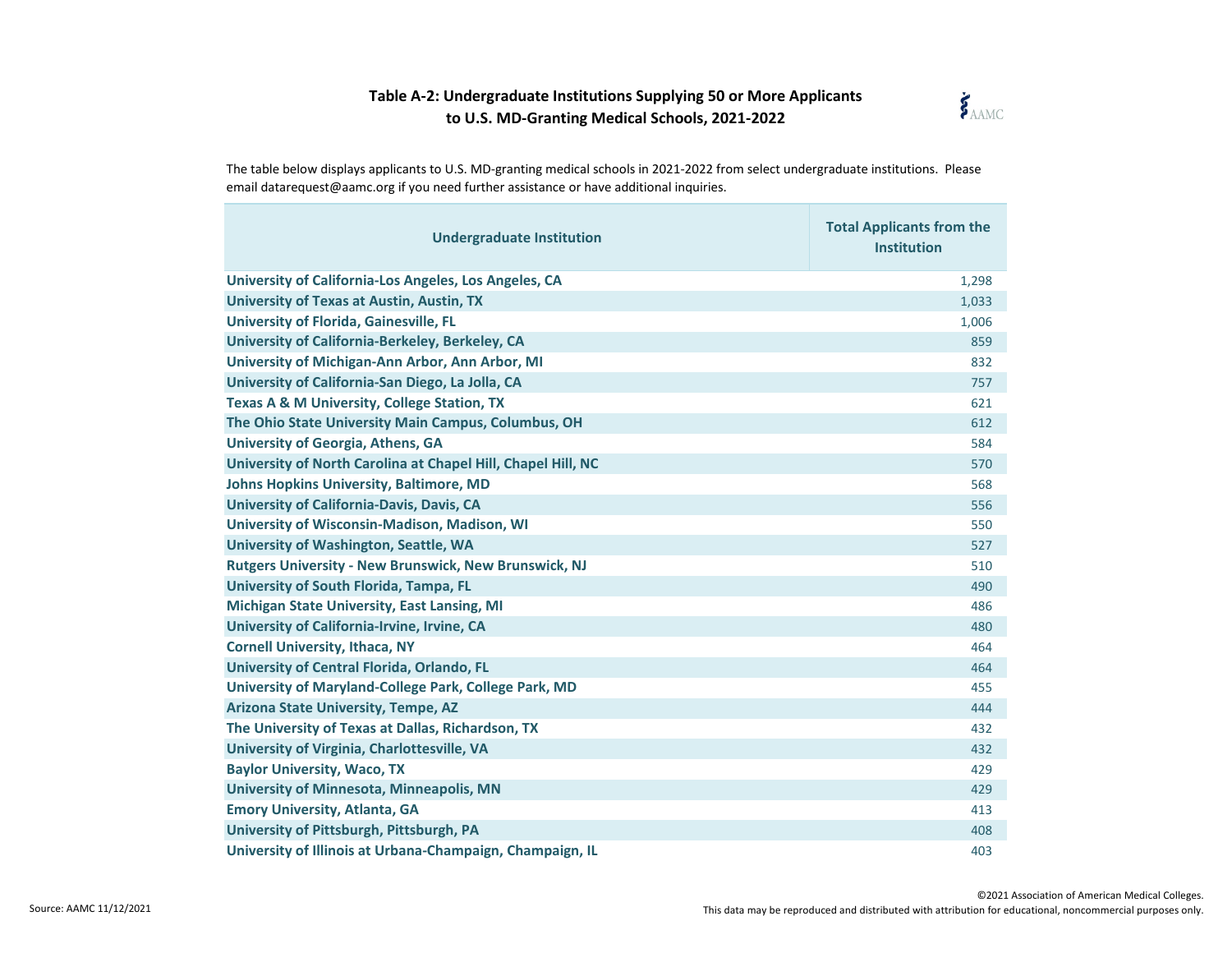

| <b>Undergraduate Institution</b>                                             | <b>Total Applicants from the</b><br><b>Institution</b> |
|------------------------------------------------------------------------------|--------------------------------------------------------|
| <b>Brigham Young University, Provo, UT</b>                                   | 392                                                    |
| Washington University in St. Louis, St. Louis, MO                            | 392                                                    |
| Florida International University, Miami, FL                                  | 386                                                    |
| <b>University of Arizona, Tucson, AZ</b>                                     | 386                                                    |
| University of Southern California, Los Angeles, CA                           | 370                                                    |
| <b>Florida State University, Tallahassee, FL</b>                             | 366                                                    |
| <b>New York University, New York, NY</b>                                     | 356                                                    |
| <b>Boston University, Boston, MA</b>                                         | 355                                                    |
| <b>University of Houston, Houston, TX</b>                                    | 351                                                    |
| Penn State University Park, University Park, PA                              | 350                                                    |
| <b>University of Miami, Coral Gables, FL</b>                                 | 344                                                    |
| Indiana University-Bloomington, Bloomington, IN                              | 343                                                    |
| Louisiana St University and Agricultural and Mechanical Col, Baton Rouge, LA | 343                                                    |
| <b>University of Notre Dame, Notre Dame, IN</b>                              | 337                                                    |
| <b>Vanderbilt University, Nashville, TN</b>                                  | 320                                                    |
| <b>Stony Brook University, Stony Brook, NY</b>                               | 316                                                    |
| University of California-Riverside, Riverside, CA                            | 313                                                    |
| University of Pennsylvania, Philadelphia, PA                                 | 313                                                    |
| <b>University of Connecticut, Storrs, CT</b>                                 | 299                                                    |
| <b>Duke University, Durham, NC</b>                                           | 298                                                    |
| <b>Brown University, Providence, RI</b>                                      | 294                                                    |
| Loyola University Chicago, Chicago, IL                                       | 293                                                    |
| University of Illinois at Chicago, Chicago, IL                               | 290                                                    |
| University of Oklahoma Norman Campus, Norman, OK                             | 289                                                    |
| <b>Harvard University, Cambridge, MA</b>                                     | 284                                                    |
| <b>Clemson University, Clemson, SC</b>                                       | 282                                                    |
| University of South Carolina Columbia, Columbia, SC                          | 274                                                    |
| <b>Texas Tech University-Lubbock, Lubbock, TX</b>                            | 271                                                    |
| The University of Alabama, Tuscaloosa, AL                                    | 267                                                    |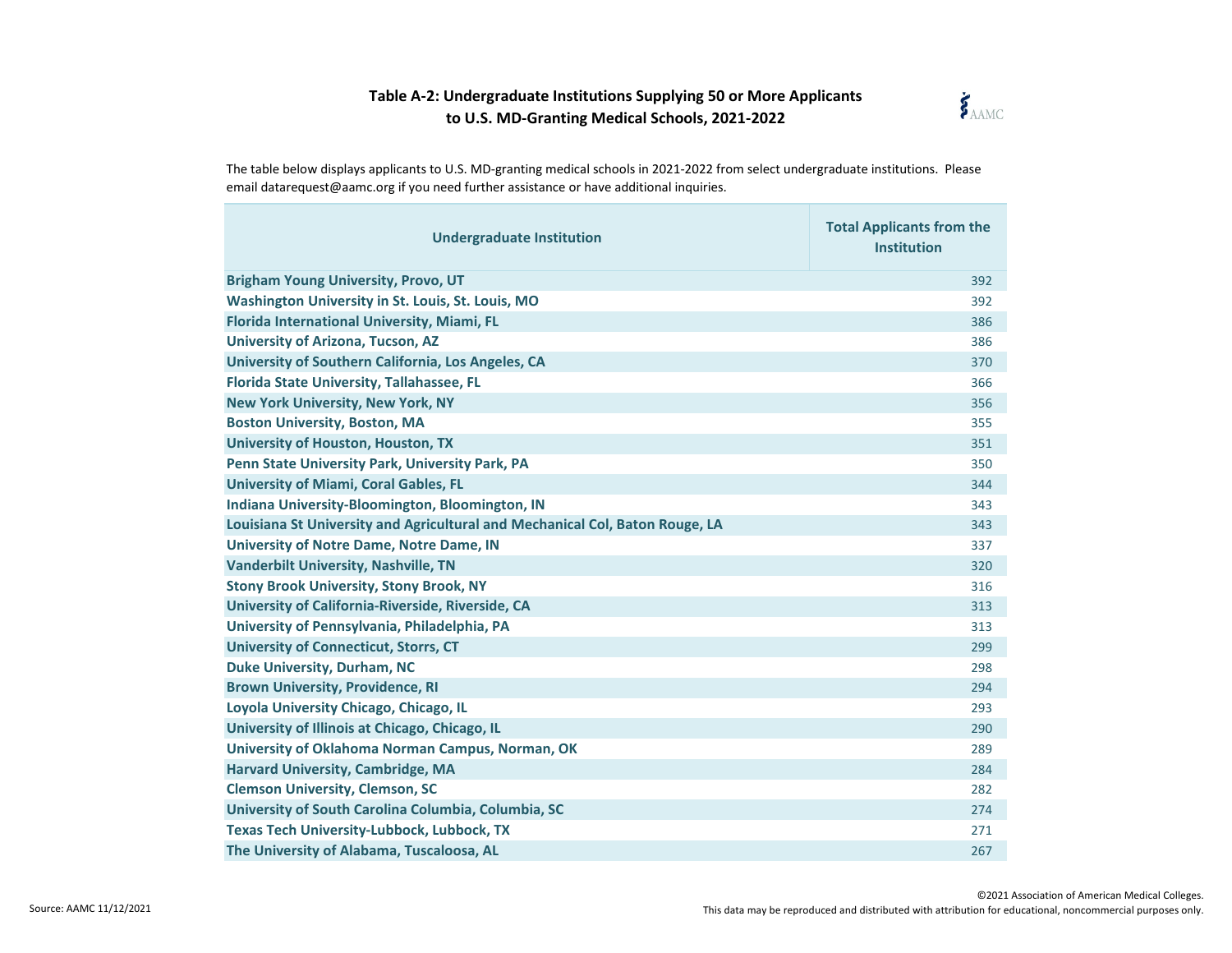

| <b>Undergraduate Institution</b>                                  | <b>Total Applicants from the</b><br><b>Institution</b> |
|-------------------------------------------------------------------|--------------------------------------------------------|
| The University of Utah, Salt Lake City, UT                        | 263                                                    |
| <b>Wayne State University, Detroit, MI</b>                        | 262                                                    |
| Northwestern University-Evanston, Evanston, IL                    | 261                                                    |
| <b>University of Kansas Main Campus, Lawrence, KS</b>             | 253                                                    |
| University of Kentucky, Lexington, KY                             | 249                                                    |
| Northeastern University, Boston, MA                               | 241                                                    |
| University of Tennessee-Knoxville, Knoxville, TN                  | 239                                                    |
| Virginia Commonwealth University, Richmond, VA                    | 237                                                    |
| <b>Rice University, Houston, TX</b>                               | 235                                                    |
| University of Arkansas Main Campus, Fayetteville, AR              | 231                                                    |
| University of Colorado at Boulder, Boulder, CO                    | 231                                                    |
| <b>Case Western Reserve University, Cleveland, OH</b>             | 228                                                    |
| <b>Stanford University, Stanford, CA</b>                          | 228                                                    |
| University of California-Santa Barbara, Santa Barbara, CA         | 215                                                    |
| Yale University, New Haven, CT                                    | 215                                                    |
| University of Alabama at Birmingham, Birmingham, AL               | 213                                                    |
| <b>Tulane University, New Orleans, LA</b>                         | 212                                                    |
| <b>Saint Louis University, St. Louis, MO</b>                      | 206                                                    |
| Florida Atlantic University-Boca Raton, Boca Raton, FL            | 204                                                    |
| Georgia State University, Atlanta, GA                             | 204                                                    |
| <b>State University of New York at Binghamton, Binghamton, NY</b> | 203                                                    |
| <b>Boston College, Chestnut Hill, MA</b>                          | 202                                                    |
| <b>University of Toronto, Toronto, ON</b>                         | 202                                                    |
| Temple University, Philadelphia, PA                               | 196                                                    |
| University of Iowa, Iowa City, IA                                 | 195                                                    |
| Columbia University in the City of New York, New York, NY         | 193                                                    |
| University of Massachusetts-Amherst, Amherst, MA                  | 193                                                    |
| Georgia Institute of Technology, Atlanta, GA                      | 188                                                    |
| <b>Auburn University, Auburn, AL</b>                              | 187                                                    |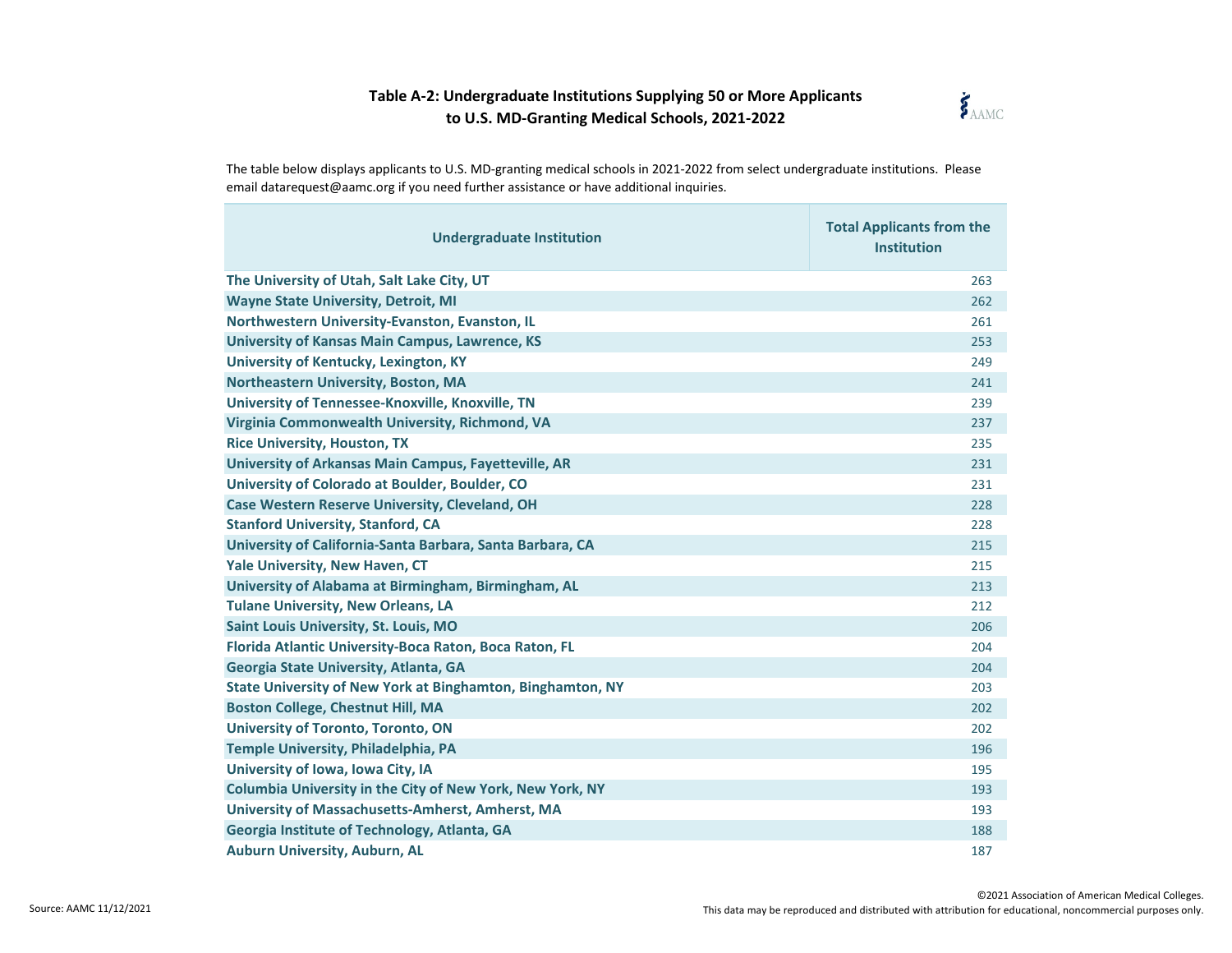

| <b>Undergraduate Institution</b>                                    | <b>Total Applicants from the</b><br><b>Institution</b> |
|---------------------------------------------------------------------|--------------------------------------------------------|
| <b>Howard University, Washington, DC</b>                            | 186                                                    |
| <b>Tufts University, Medford, MA</b>                                | 186                                                    |
| <b>University of Rochester, Rochester, NY</b>                       | 184                                                    |
| <b>College of William &amp; Mary, Williamsburg, VA</b>              | 182                                                    |
| University of New Mexico-Main Campus, Albuquerque, NM               | 181                                                    |
| <b>University of Mississippi, University, MS</b>                    | 177                                                    |
| Virginia Polytechnic Institute and State University, Blacksburg, VA | 177                                                    |
| <b>Purdue University-Main Campus, West Lafayette, IN</b>            | 176                                                    |
| City University of New York Hunter College, New York, NY            | 175                                                    |
| University of Chicago, Chicago, IL                                  | 175                                                    |
| University of Puerto Rico-Rio Piedras Campus, San Juan, PR          | 170                                                    |
| The University of Texas at San Antonio, San Antonio, TX             | 169                                                    |
| University of Western Ontario, London, ON                           | 169                                                    |
| <b>Creighton University, Omaha, NE</b>                              | 168                                                    |
| University of Cincinnati Main Campus, Cincinnati, OH                | 168                                                    |
| University of Nevada-Reno, Reno, NV                                 | 168                                                    |
| University of California-Santa Cruz, Santa Cruz, CA                 | 164                                                    |
| North Carolina State University, Raleigh, NC                        | 159                                                    |
| University of Missouri-Columbia, Columbia, MO                       | 158                                                    |
| <b>Georgetown University, Washington, DC</b>                        | 157                                                    |
| Dartmouth College, Hanover, NH                                      | 154                                                    |
| <b>McMaster University, Hamilton, ON</b>                            | 152                                                    |
| <b>Wake Forest University, Winston-Salem, NC</b>                    | 148                                                    |
| <b>Princeton University, Princeton, NJ</b>                          | 147                                                    |
| University of Nebraska - Lincoln, Lincoln, NE                       | 144                                                    |
| <b>George Mason University, Fairfax, VA</b>                         | 143                                                    |
| George Washington University, Washington, DC                        | 142                                                    |
| <b>Oregon State University, Corvallis, OR</b>                       | 140                                                    |
| University of Maryland-Baltimore County, Baltimore, MD              | 140                                                    |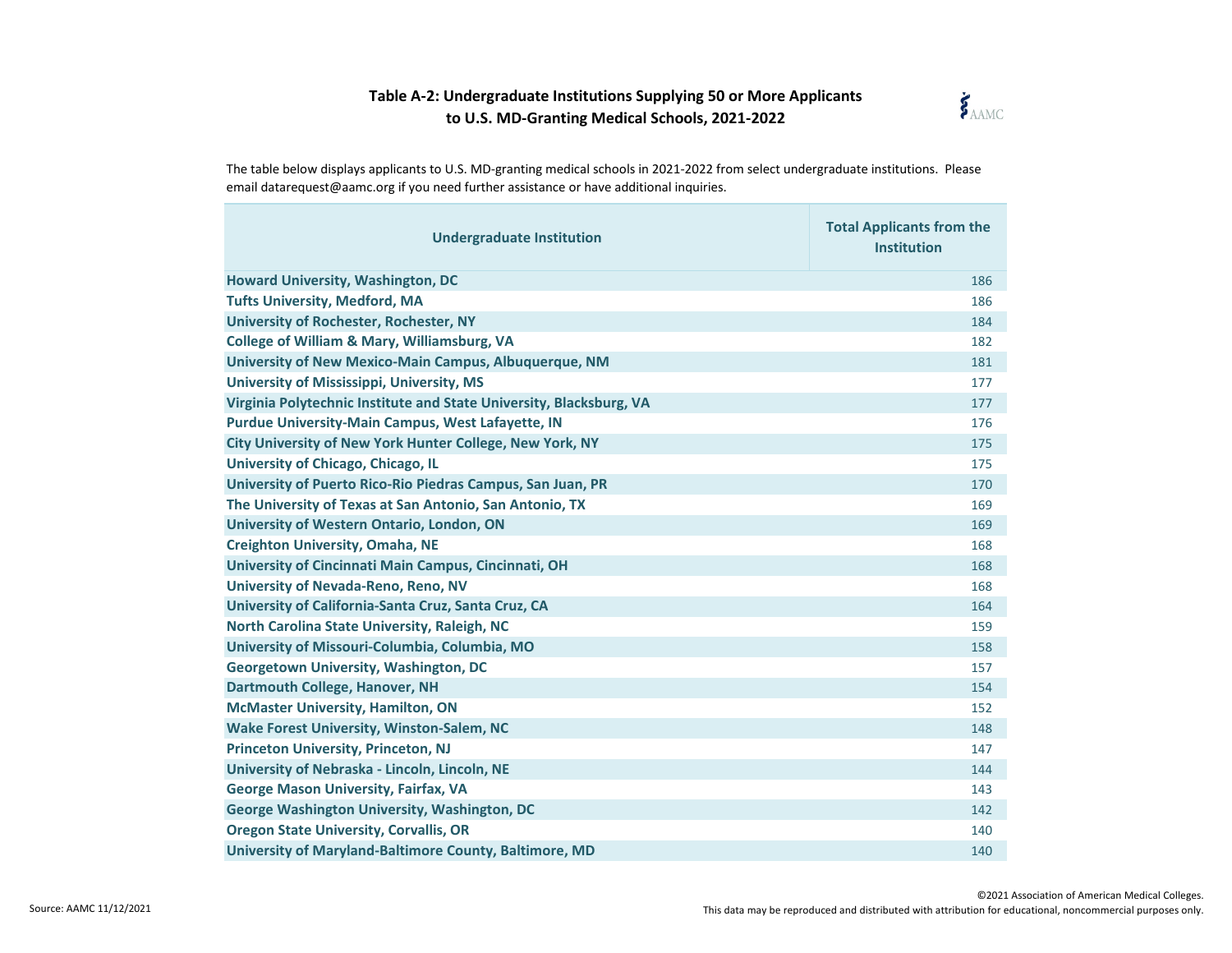

| <b>Undergraduate Institution</b>                           | <b>Total Applicants from the</b><br><b>Institution</b> |
|------------------------------------------------------------|--------------------------------------------------------|
| <b>Colorado State University, Fort Collins, CO</b>         | 139                                                    |
| University at Albany, SUNY, Albany, NY                     | 136                                                    |
| <b>University of Oregon, Eugene, OR</b>                    | 136                                                    |
| Mississippi State University, Mississippi State, MS        | 134                                                    |
| <b>University of North Texas, Denton, TX</b>               | 134                                                    |
| West Virginia University, Morgantown, WV                   | 134                                                    |
| The University of Texas at Arlington, Arlington, TX        | 132                                                    |
| <b>Miami University, Oxford, OH</b>                        | 126                                                    |
| The University of Texas Rio Grande Valley, Edinburg, TX    | 126                                                    |
| University of Louisville, Louisville, KY                   | 126                                                    |
| University of Hawaii at Manoa, Honolulu, HI                | 124                                                    |
| <b>McGill University, Montreal, QC</b>                     | 121                                                    |
| Xavier University of Louisiana, New Orleans, LA            | 121                                                    |
| University at Buffalo-SUNY, Buffalo, NY                    | 117                                                    |
| <b>University of Delaware, Newark, DE</b>                  | 114                                                    |
| City University of New York Brooklyn College, Brooklyn, NY | 111                                                    |
| <b>Southern Methodist University, Dallas, TX</b>           | 110                                                    |
| University of Puerto Rico-Mayaguez Campus, Mayaguez, PR    | 107                                                    |
| <b>Fordham University, Bronx, NY</b>                       | 104                                                    |
| San Diego State University, San Diego, CA                  | 104                                                    |
| <b>East Carolina University, Greenville, NC</b>            | 102                                                    |
| Drexel University, Philadelphia, PA                        | 101                                                    |
| <b>Mercer University, Macon, GA</b>                        | 99                                                     |
| <b>Portland State University, Portland, OR</b>             | 99                                                     |
| <b>Texas Christian University, Fort Worth, TX</b>          | 99                                                     |
| Villanova University, Villanova, PA                        | 99                                                     |
| University of Nevada-Las Vegas, Las Vegas, NV              | 97                                                     |
| <b>Syracuse University, Syracuse, NY</b>                   | 96                                                     |
| University of Texas at El Paso, El Paso, TX                | 96                                                     |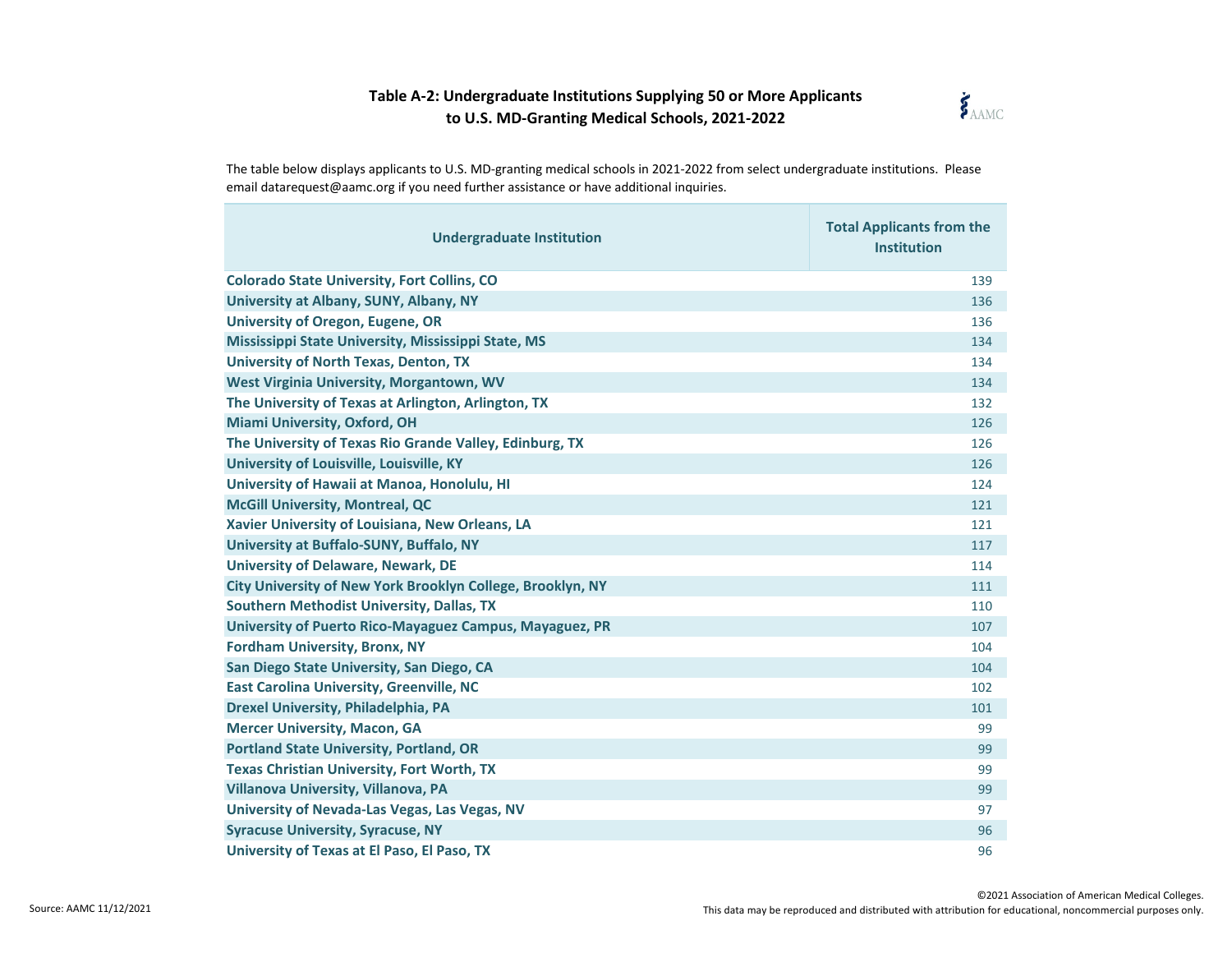

| <b>Undergraduate Institution</b>                                             | <b>Total Applicants from the</b><br><b>Institution</b> |
|------------------------------------------------------------------------------|--------------------------------------------------------|
| Kansas State University, Manhattan, KS                                       | 95                                                     |
| University of Toledo, Toledo, OH                                             | 92                                                     |
| <b>Brandeis University, Waltham, MA</b>                                      | 91                                                     |
| <b>Oakland University, Rochester, MI</b>                                     | 91                                                     |
| City University of New York The City College, New York, NY                   | 90                                                     |
| <b>Rhodes College, Memphis, TN</b>                                           | 90                                                     |
| University of North Dakota, Grand Forks, ND                                  | 90                                                     |
| <b>Grand Valley State University, Allendale, MI</b>                          | 88                                                     |
| Iowa State University, Ames, IA                                              | 88                                                     |
| Massachusetts Institute of Technology, Cambridge, MA                         | 88                                                     |
| <b>Oklahoma State University, Stillwater, OK</b>                             | 88                                                     |
| <b>College of Charleston, Charleston, SC</b>                                 | 87                                                     |
| University of British Columbia, Vancouver, BC                                | 87                                                     |
| Indiana University-Purdue University-Indianapolis, Indianapolis, IN          | 86                                                     |
| Montana State University-Bozeman, Bozeman, MT                                | 86                                                     |
| St. John's University, Queens, NY                                            | 86                                                     |
| <b>Marquette University, Milwaukee, WI</b>                                   | 85                                                     |
| Amherst College, Amherst, MA                                                 | 82                                                     |
| University of Colorado Denver   Anschutz Medical Campus, Denver, CO          | 82                                                     |
| Nova Southeastern University, Fort Lauderdale, FL                            | 81                                                     |
| The College Of New Jersey, Ewing, NJ                                         | 80                                                     |
| California State University-Northridge, Northridge, CA                       | 79                                                     |
| Spelman College, Atlanta, GA                                                 | 77                                                     |
| Brigham Young University-Idaho, Rexburg, ID                                  | 76                                                     |
| California Polytechnic State University-San Luis Obispo, San Luis Obispo, CA | 76                                                     |
| Vassar College, Poughkeepsie, NY                                             | 76                                                     |
| University of Michigan-Dearborn, Dearborn, MI                                | 74                                                     |
| University of Missouri-Kansas City, Kansas City, MO                          | 74                                                     |
| <b>Rutgers University - Newark, Newark, NJ</b>                               | 73                                                     |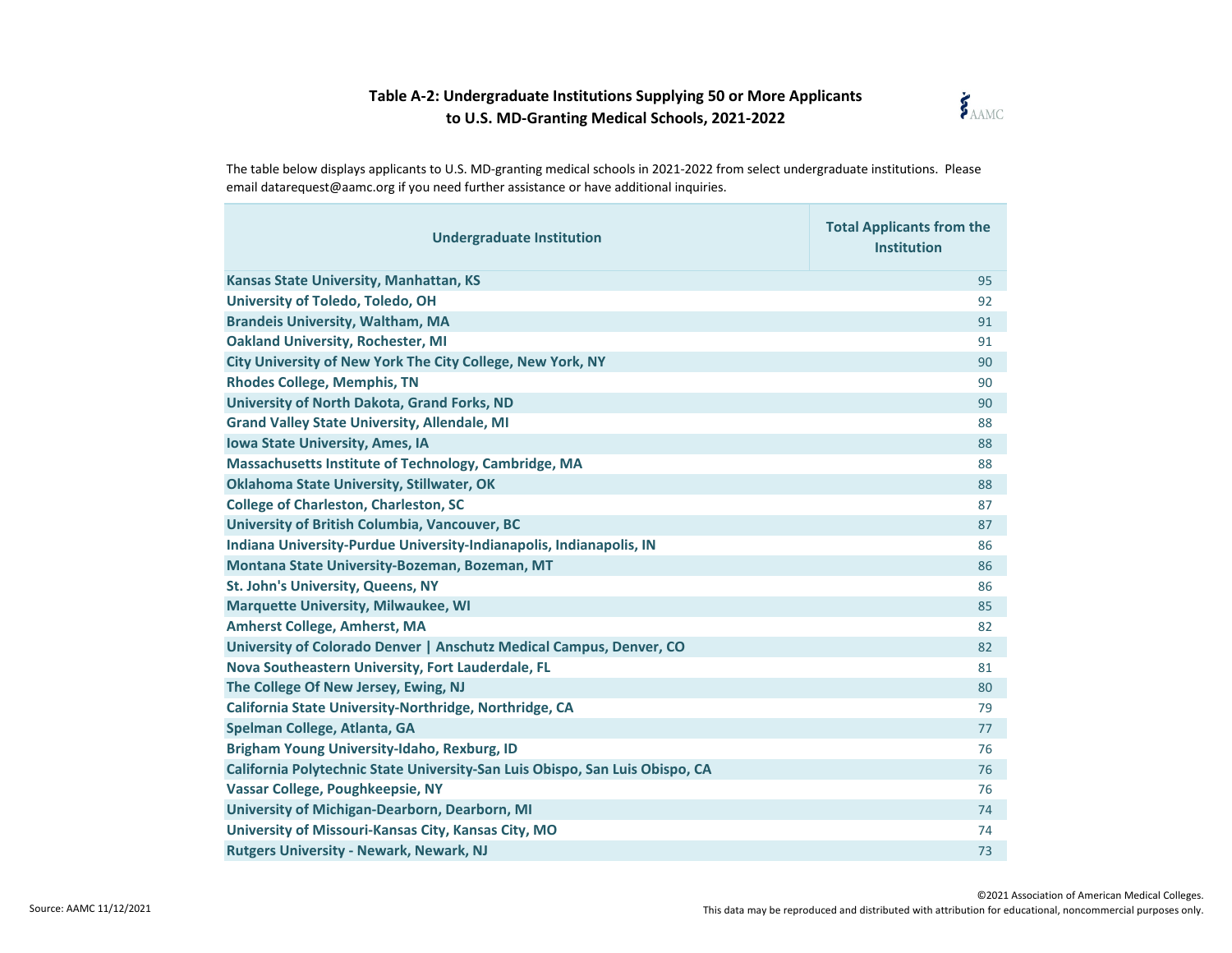

The table below displays applicants to U.S. MD-granting medical schools in 2021-2022 from select undergraduate institutions. Please email datarequest@aamc.org if you need further assistance or have additional inquiries.

| <b>Undergraduate Institution</b>                                    | <b>Total Applicants from the</b><br><b>Institution</b> |
|---------------------------------------------------------------------|--------------------------------------------------------|
| Wesleyan University, Middletown, CT                                 | 73                                                     |
| University of Vermont, Burlington, VT                               | 72                                                     |
| <b>Washington State University, Pullman, WA</b>                     | 72                                                     |
| Georgia Southern University, Statesboro, GA                         | 71                                                     |
| Kennesaw State University, Kennesaw, GA                             | 69                                                     |
| <b>University of Portland, Portland, OR</b>                         | 69                                                     |
| <b>Wellesley College, Wellesley, MA</b>                             | 69                                                     |
| <b>Barnard College, New York, NY</b>                                | 68                                                     |
| <b>State University of New York College at Geneseo, Geneseo, NY</b> | 68                                                     |
| California State University-Fullerton, Fullerton, CA                | 67                                                     |
| Northern Arizona University, Flagstaff, AZ                          | 67                                                     |
| <b>Texas State University-San Marcos, San Marcos, TX</b>            | 67                                                     |
| University of California-Merced, Merced, CA                         | 67                                                     |
| Williams College, Williamstown, MA                                  | 67                                                     |
| Carnegie Mellon University, Pittsburgh, PA                          | 66                                                     |
| <b>York University, Toronto, ON</b>                                 | 66                                                     |
| University of Dayton, Dayton, OH                                    | 65                                                     |
| Davidson College, Davidson, NC                                      | 63                                                     |
| Loyola Marymount University, Los Angeles, CA                        | 63                                                     |
| University of North Carolina-Wilmington, Wilmington, NC             | 63                                                     |
| California State University-Long Beach, Long Beach, CA              | 62                                                     |
| Santa Clara University, Santa Clara, CA                             | 62                                                     |
| <b>James Madison University, Harrisonburg, VA</b>                   | 61                                                     |
| Middle Tennessee State University, Murfreesboro, TN                 | 61                                                     |
| University of New Hampshire, Durham, NH                             | 61                                                     |
| <b>Austin College, Sherman, TX</b>                                  | 60                                                     |
| <b>Central Michigan University, Mount Pleasant, MI</b>              | 60                                                     |
| <b>Colgate University, Hamilton, NY</b>                             | 60                                                     |
| East Tennessee State University, Johnson City, TN                   | 60                                                     |

۰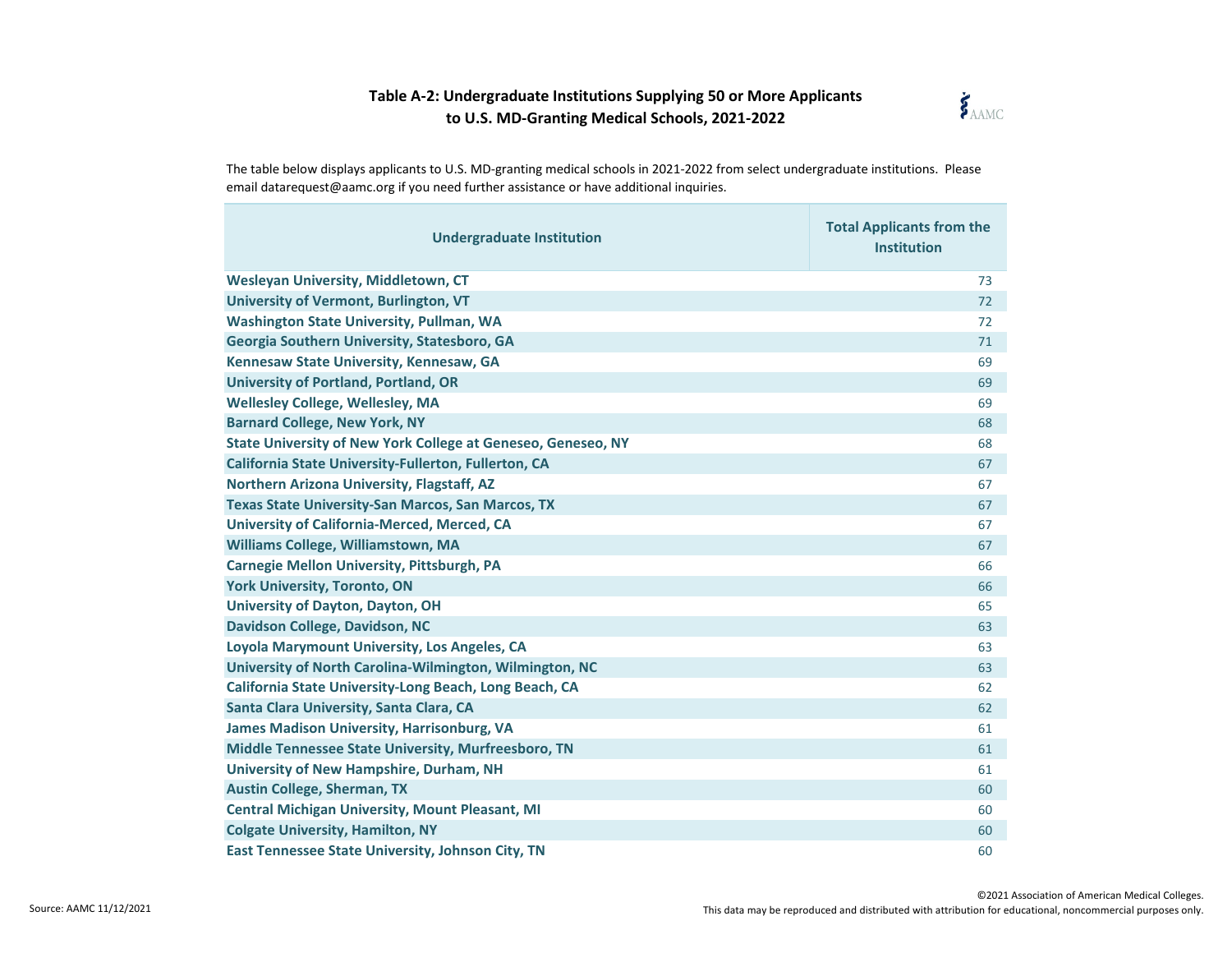

| <b>Undergraduate Institution</b>                                | <b>Total Applicants from the</b><br><b>Institution</b> |
|-----------------------------------------------------------------|--------------------------------------------------------|
| <b>Furman University, Greenville, SC</b>                        | 60                                                     |
| Queen's University at Kingston, Kingston, ON                    | 60                                                     |
| San Francisco State University, San Francisco, CA               | 60                                                     |
| University of South Alabama, Mobile, AL                         | 60                                                     |
| <b>Carleton College, Northfield, MN</b>                         | 59                                                     |
| Liberty University, Lynchburg, VA                               | 59                                                     |
| <b>Marshall University, Huntington, WV</b>                      | 59                                                     |
| California Northstate University, Elk Grove, CA                 | 58                                                     |
| <b>Hofstra University, Hempstead, NY</b>                        | 58                                                     |
| <b>Utah State University, Logan, UT</b>                         | 58                                                     |
| Middlebury College, Middlebury, VT                              | 57                                                     |
| St. Olaf College, Northfield, MN                                | 57                                                     |
| <b>Towson University, Baltimore, MD</b>                         | 57                                                     |
| California State University-Fresno, Fresno, CA                  | 56                                                     |
| Colorado College, Colorado Springs, CO                          | 55                                                     |
| <b>DePaul University, Chicago, IL</b>                           | 55                                                     |
| Florida Agricultural and Mechanical University, Tallahassee, FL | 55                                                     |
| Southern Adventist University, Collegedale, TN                  | 55                                                     |
| The University of Akron, Main Campus, Akron, OH                 | 55                                                     |
| University of San Diego, San Diego, CA                          | 55                                                     |
| University of Washington-Bothell Branch, Bothell, WA            | 55                                                     |
| <b>American University, Washington, DC</b>                      | 54                                                     |
| Old Dominion University, Norfolk, VA                            | 54                                                     |
| Pomona College, Claremont, CA                                   | 54                                                     |
| Rowan University, Glassboro, NJ                                 | 54                                                     |
| University of Richmond, Richmond, VA                            | 54                                                     |
| <b>Western Kentucky University, Bowling Green, KY</b>           | 54                                                     |
| Augusta State University, Augusta, GA                           | 53                                                     |
| <b>Florida Gulf Coast University, Fort Myers, FL</b>            | 53                                                     |